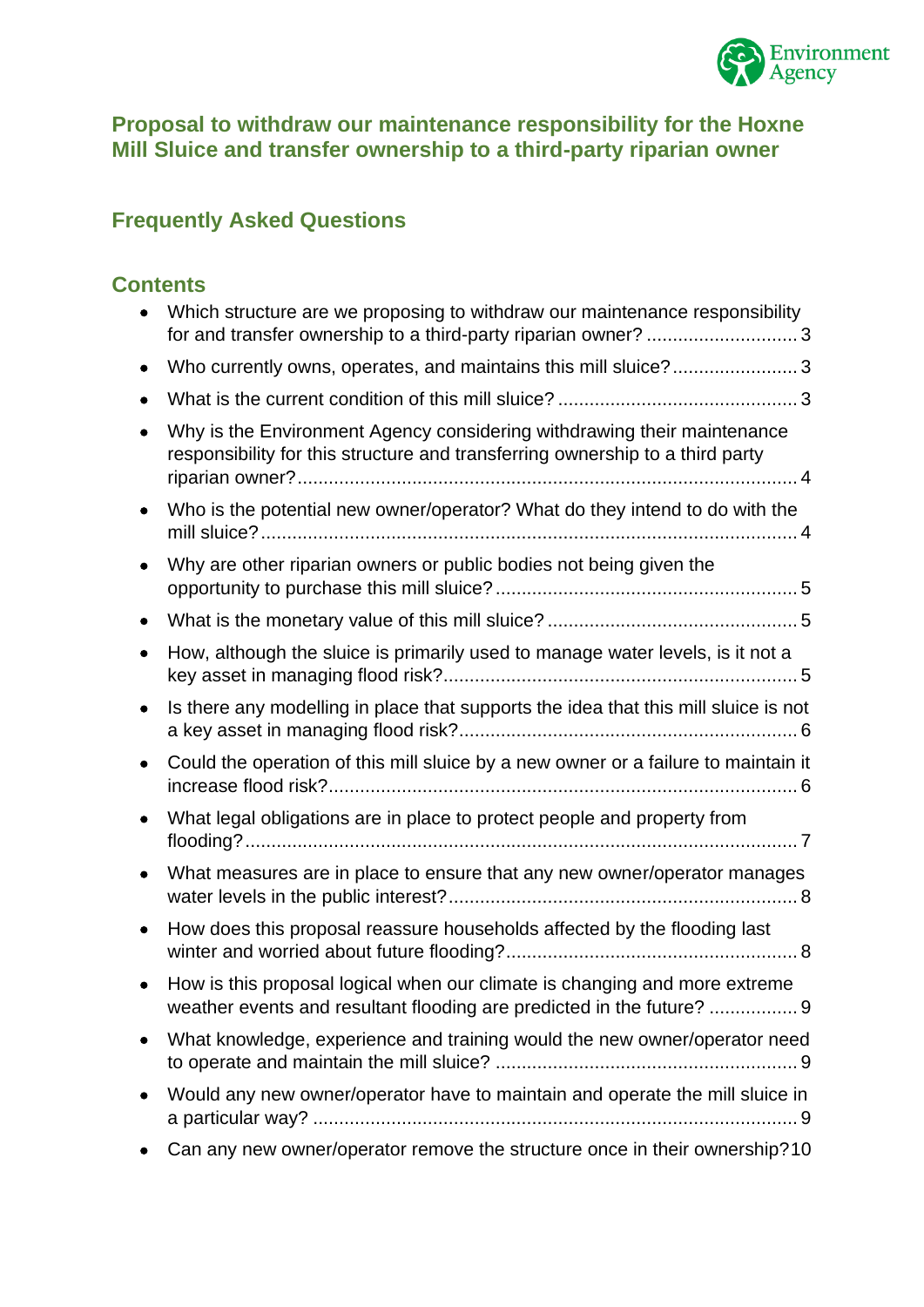

| • Will any new owner/operator take out appropriate insurances to protect the<br>environment, as well as other people and property from flooding? 10 |  |
|-----------------------------------------------------------------------------------------------------------------------------------------------------|--|
| • Who will be legally responsible for any damages, losses or repairs that may                                                                       |  |
| • Will the Environment Agency be retaining any oversight of the condition,                                                                          |  |
| • What measures are in place to mitigate any negative impacts on the                                                                                |  |
| • If the Environment Agency is not looking to maintain mill Isuices along this                                                                      |  |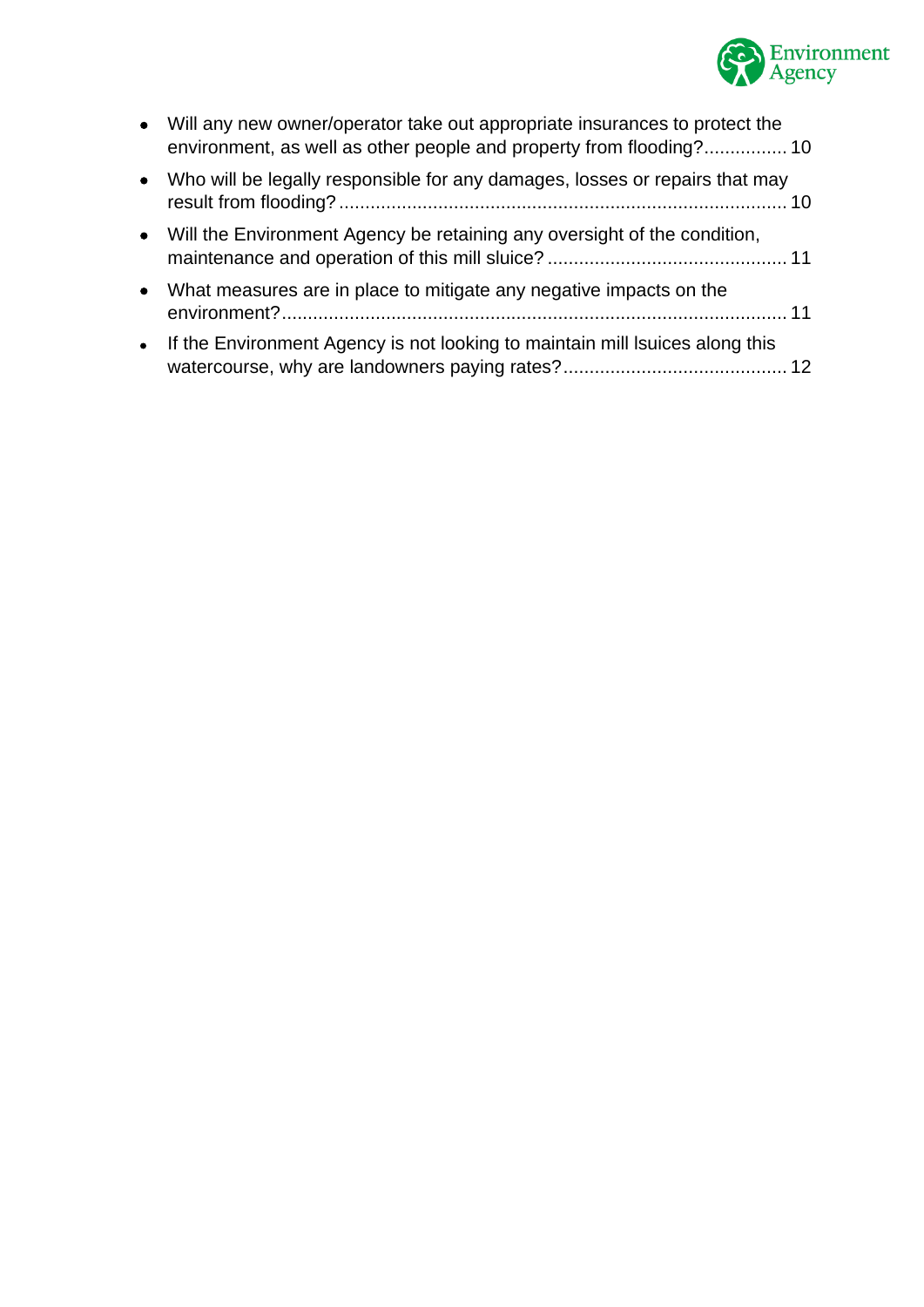

#### <span id="page-2-0"></span>**Which structure are we proposing to withdraw our maintenance responsibility for and transfer ownership to third-party riparian owner?**

The structure at Hoxne that we are proposing to withdraw our maintenance responsibility for and transfer to a third-party riparian owner is the mill sluice within the curtilage of the mill building located at national grid reference TM1888777839.



Photograph 1: *Environment Agency owned and maintained Hoxne Mill Sluice.*

The site plans on the Citizen Space web page show the location of this mill sluice. It is approximately 70m upstream of the mill, located on the left-hand bank of the mill race.

#### <span id="page-2-1"></span>**Who currently owns, operates, and maintains this mill sluice?**

The mill sluice at Hoxne is currently owned and maintained by the Environment Agency. The structure is not currently operated in flood events.

#### <span id="page-2-2"></span>**What is the current condition of this mill sluice?**

The Environment Agency has a standardised approach to assessing and quantifying the condition of flood and coastal defence assets. Structures are inspected and then rated on a scale from 1 to 5, with 1 being 'very good' and 5 being 'very poor.'

The current condition of the mill sluice at Hoxne is described as fair (grade 3) with defects that could reduce the performance of the asset.

Repairs to this mill sluice have not been prioritised because the defects and overall performance of the structure do not increase flood risk to people and property (i.e. homes and businesses with a postcode).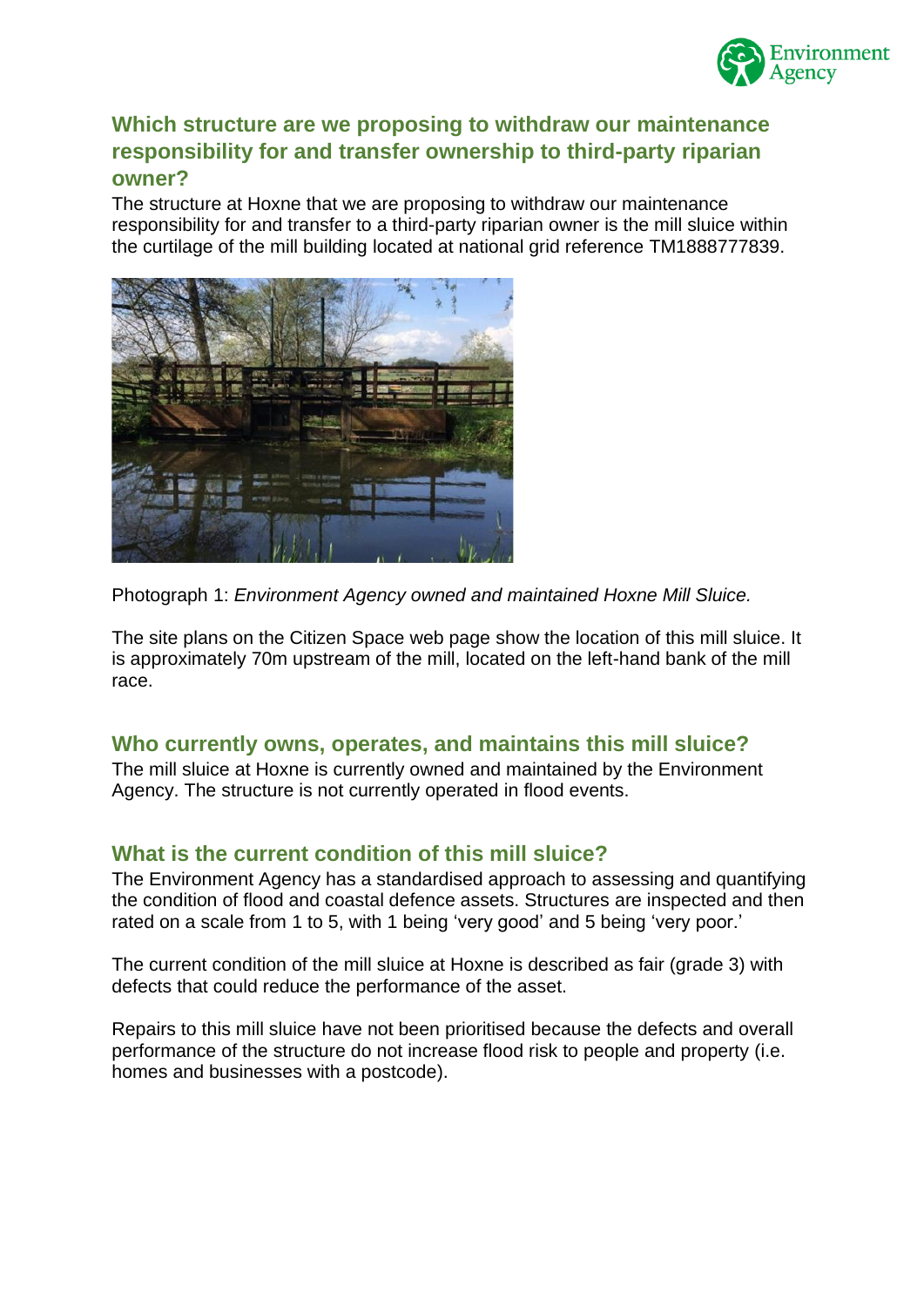

## <span id="page-3-0"></span>**Why is the Environment Agency considering withdrawing their maintenance responsibility for this structure and transferring ownership to a third-party riparian owner?**

Between 2015 and 2020 the Environment Agency planned to spend over £1 billion on maintaining flood risk management assets. This is compared to the £812 million that was spent in the previous five years. This includes spending on maintenance work such as inspecting assets and carrying out repairs.

We recognise the devastating impact that the 2020 flooding had on people, homes and communities across the River Waveney catchment. As part of our recovery work, we are reviewing how we undertake channel and mill sluice maintenance along this watercourse, and the role that all the structures play in reducing flood risk.

We have permissive powers to carry out flood risk management works on designated main rivers, but no legal obligation to do so. Consequently, we can stop maintaining and operating assets if the cost is judged to outweigh the benefits. Such decisions will be informed, for example, by government policy and assessments of flood risk, funding or environmental priorities.

We are required to spend flood risk management funding within the financial guidelines set out by Defra and on works that have a demonstrable benefit in reducing flood risk to people and property (i.e. homes and businesses with a postcode). If the mill sluice at Hoxne was not currently in place, we would not build a structure in this location to protect people and property from flooding. As a result, continuing to maintain a structure that is not a key asset in reducing flood risk does not allow us to focus our resources where they are most needed and spend public money responsibly by investing in those activities that contribute most to reducing the likelihood and consequences of flooding.

In the context of this mill sluice that is associated with managing water levels for the mill, transferring maintenance responsibility and ownership to a third party will allow us to manage flood risk to people and property across the River Waveney catchment in the most efficient and effective way.

Many assets in East Anglia are owned, operated and maintained by third parties without issue. In addition, there are benefits in allowing third party owners to manage structures such as mill sluices where they have the knowledge and financial capital to do so. These benefits include being able to operate the structure in a timely manner during flood events, as well as maintaining and operating the mill sluice to provide a wider range of benefits beyond those associated with flood risk management that the Environment Agency must focus on.

### <span id="page-3-1"></span>**Who is the potential new owner/operator? What do they intend to do with the mill sluice?**

It is important to note that we have not withdrawn our maintenance responsibility and/or transferred the rights and responsibilities for this mill sluice already.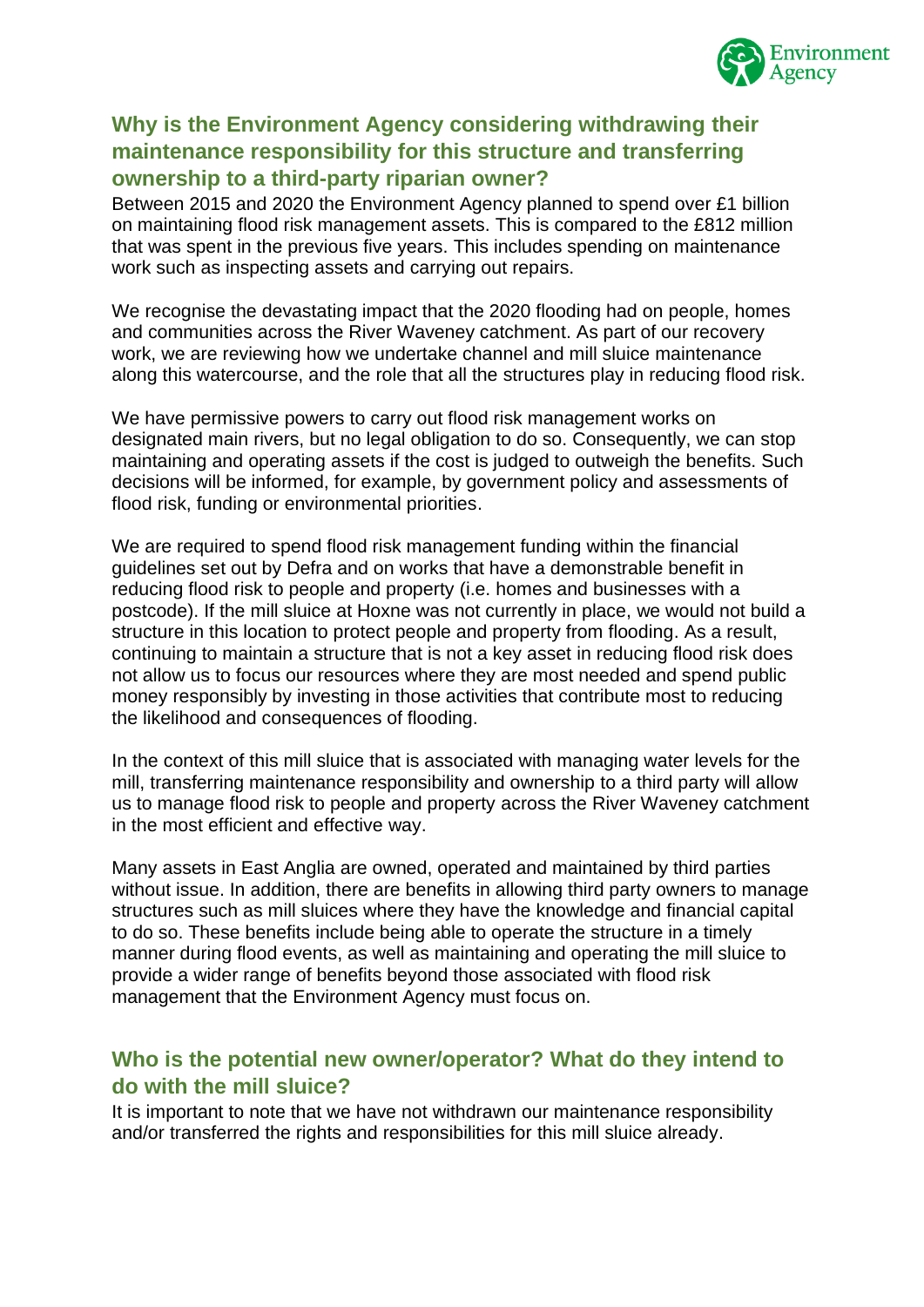

We cannot share the details of any prospective new owner/operator; however, we have been approached by a riparian owner who has expressed an interest in owning, operating, and maintaining the sluice at Hoxne Mill. As a result, informal conversations have taken place between the Environment Agency and these prospective new owner/operator. This landowner:

- Owns the land where the structure is located or owns land close to the structure and therefore is on-site and able to operate the mill sluice if required.
- Intends to invest the money required to repair and maintain the structure to the standard that the Environment Agency would expect.
- Intends to maintain the current situation with regards to managing water levels to prevent negative impacts on neighbouring landowners.
- Intends to repair and maintain the structure to ensure that other infrastructure associated with the mill - such as the water wheel - still function, thereby preserving the heritage of the area.

#### <span id="page-4-0"></span>**Why are other riparian owners or public bodies not being given the opportunity to purchase this mill sluice?**

Other riparian owners have not been given the opportunity to purchase the mill sluice because the Environment Agency is not required to sell this asset on the open market. This is because there is no right of public access to the structure.

On this basis, we are permitted to engage with specific riparian owners under Environment Agency/government spending rules and transfer maintenance responsibility/ownership to the individual(s) who are best placed to manage the mill sluice in the interest of other landowners, which includes safeguarding the interests of the community with regards to water level management. This cannot be guaranteed if a structure is sold on the open market.

#### <span id="page-4-1"></span>**What is the monetary value of this mill sluice?**

We are in the early stages of a government-led process and therefore the mill sluice has not been valued yet. This will be completed in due course; however, we will not be sharing the value of the asset with members of the public. This is because the valuation is part of an internal process that will enable us to assess the viability of our proposal.

### <span id="page-4-2"></span>**How, although the sluice is primarily used to manage water levels, is it not a key asset in managing flood risk?**

The numerous sluices along the River Waveney were constructed to maintain upstream water levels for the mills and for agricultural purposes. This is particularly important in the summer months when rainfall levels are lower resulting in lower flow in the channel. Today, this water level management provides other benefits including landscape aesthetics as well as recreational opportunities through activities such as canoeing.

As a result, the mill sluice at Hoxne is considered a water level management structure because it is located in the mill race and was used to control the flow of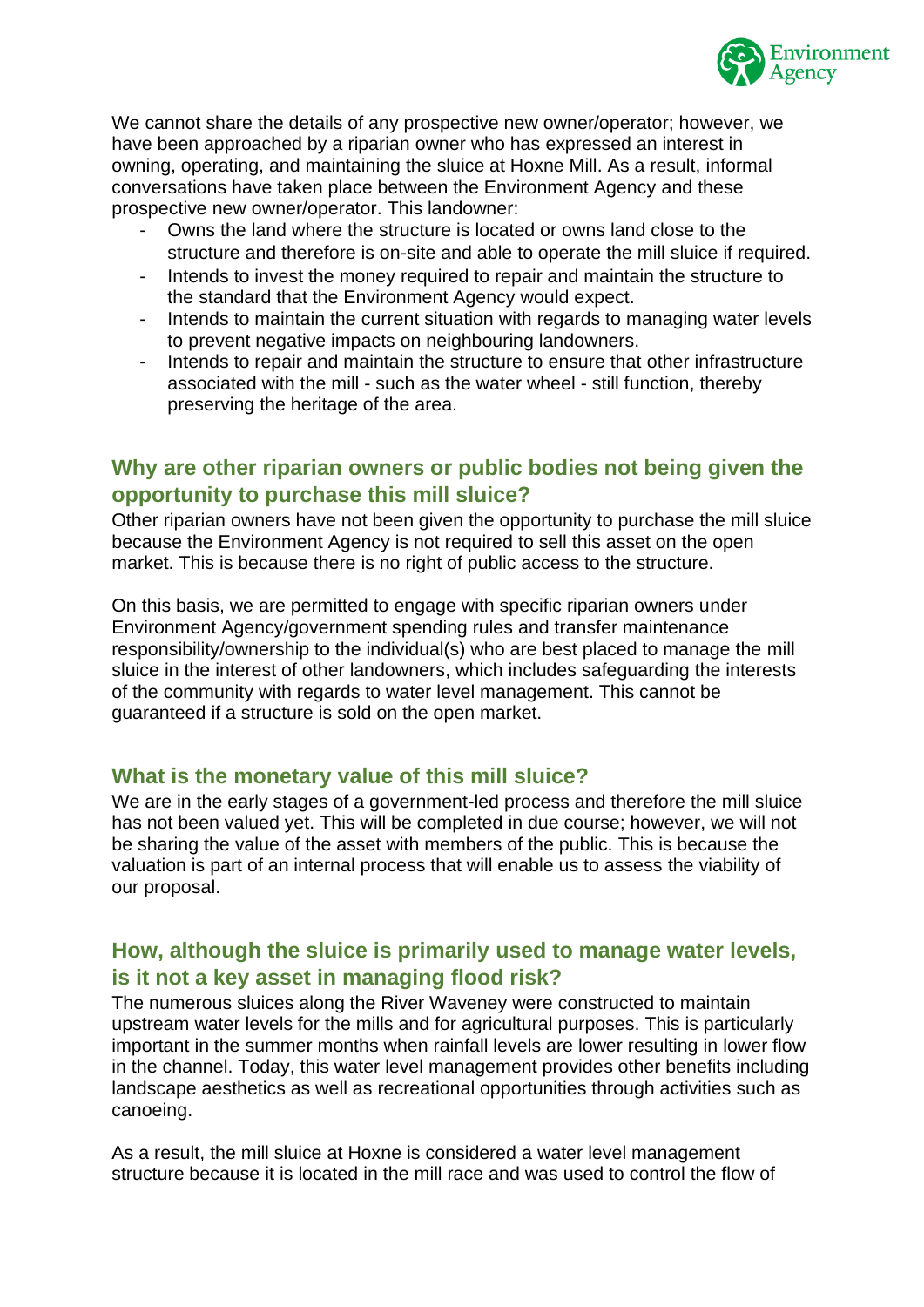

water to the mill. The weir upstream of the mill now re-routes most of the river flow around the mill complex.

In addition, this mill sluice was never built to protect properties from flooding. This is because there are no properties at risk of flooding from a 1% AEP flood event (1 in 100-year flood event) in this location.

## <span id="page-5-0"></span>**Is there any modelling in place that supports the idea that this mill sluice is not a key asset in managing flood risk?**

In 2012 a report was commissioned to model the influence of removing several structures along the River Waveney. This was done to help develop our understanding of how these structures impact flood risk.

The structures were modelled as removed because at the time, this was seen as the scenario that could have the greatest impact on flood risk to people and property.

The findings from this modelling report for the structures at Wainford, Wortwell and Hoxne can be found at the bottom of our web page in the summary modelling reports. If the water levels and flood extents do not change significantly when a structure is modelled as removed, this shows that the structure does not provide additional protection to people and property when compared to the natural river channel and is therefore not a key asset in managing flood risk to people and property. **This is the case for the structures modelled at these three locations**.

We have recently updated our hydraulic modelling for the River Waveney catchment to include flood extents and water levels for a variety of flooding scenarios, as well as structure removal. We are looking to share this modelling here once the final report is available.

The outputs from this most up-to-date modelling will be used to re-assess the viability of our proposal and ensure that clear guidance is provided to any owner owner/operator if the process goes ahead.

### <span id="page-5-1"></span>**Could the operation of this mill sluice by a new owner or a failure to maintain it increase flood risk?**

The mill sluice at Hoxne is locked and not operated, even in flood conditions. This situation had no bearing on the impacts of the flooding in December 2020, which was the second largest fluvial event on record and was the result of the River Waveney catchment receiving 50mm of rainfall in 18 hours, and a total of 71mm in 96 hours.

However, we recognise that mill sluices have the potential to cause small-scale, localised flooding and therefore we are running several additional modelling scenarios for this mill sluice to simulate flood extents and water levels if this structure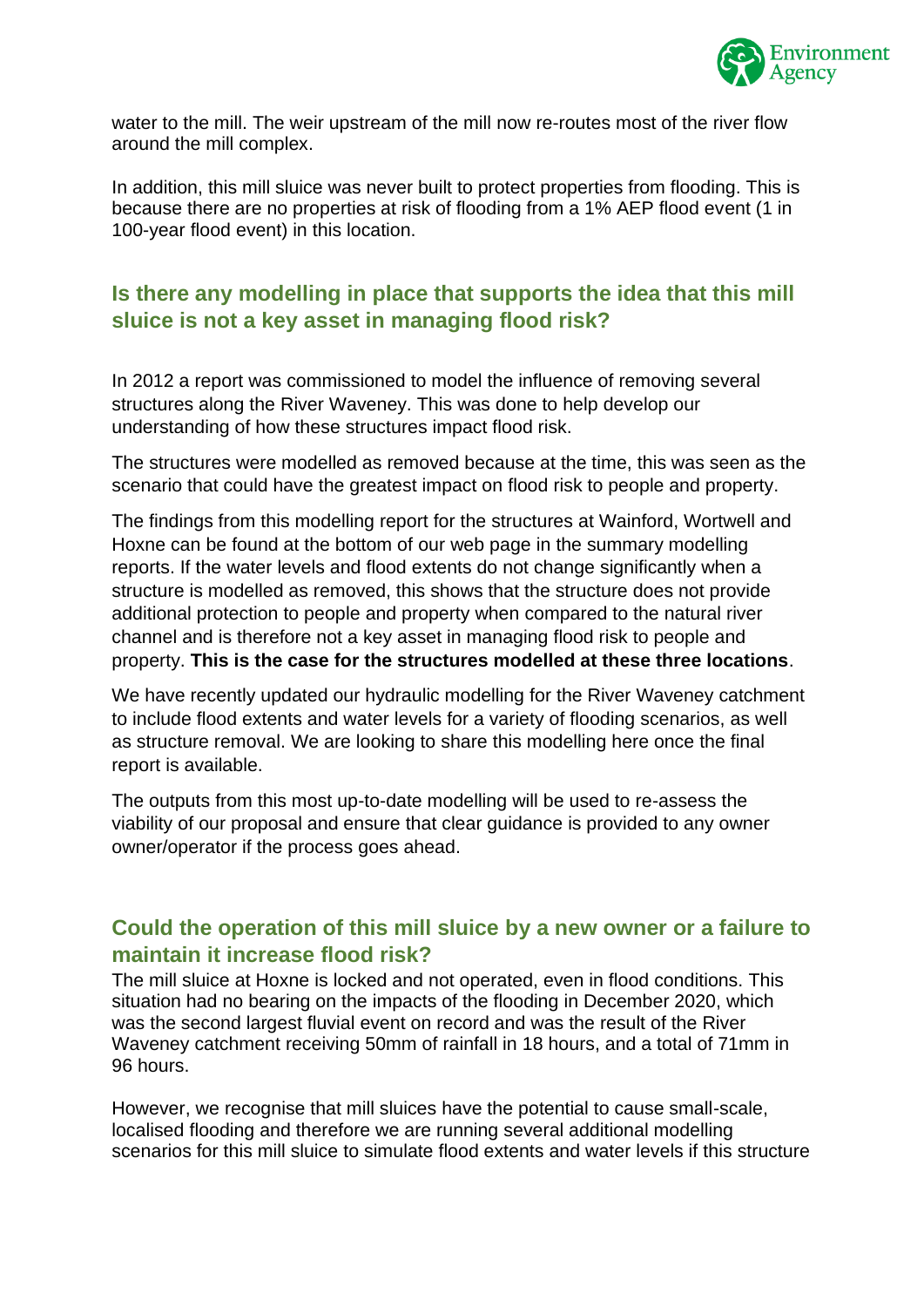

was closed. This would simulate what would happen if any new operator neglected their responsibilities of opening the structure, particularly during smaller flood events.

The outputs from these modelling runs will be used to re-assess the viability of our proposal and ensure that clear guidance is provided to any owner owner/operator if the process goes ahead.

### <span id="page-6-0"></span>**What legal obligations are in place to protect people and property from flooding?**

The rights and responsibilities of a riparian owner have been established in common law for many years.

Whilst all riparian owners have the right to protect their property from flooding, they must accept flood flows through their land, even if these are caused by inadequate capacity downstream. In addition, a landowner has no duty in common law to improve the drainage capacity of a watercourse they own and therefore in the context of this mill sluice, any new owner cannot operate the structure in such a way as to protect their own property from flooding whilst also increasing flood risk to other peoples' property.

In addition, any new owner/operator of this mill sluice would need to fulfil their land drainage byelaw obligations. Of particular importance here is that all landowners owe each other a 'measured duty of care' to do what is reasonable to see that hazards such as flooding - caused or exacerbated by the condition of their land do not harm their neighbours. If anyone suffers loss or damage because a riparian owner has changed or neglected a structure, then those affected can take civil action against them.

Other legislation, such as the Environmental Permitting (England and Wales) Regulations 2016, exists to ensure that landowners do not interfere with the structures on their land and increase flood risk to themselves and others without also risking civil or criminal consequences.

As a result, the Anglian Region Land Drainage and Sea Defence Byelaws, which are enforced in accordance with the Water Resources Act 1991, and the Environmental Permitting (England and Wales) Regulations 2016 are in place to ensure that any new owner/operator manages the structure in such a way whereby it does not increase flood risk to other people and properties.

Further information on riparian ownership can be found here: [https://www.gov.uk/guidance/owning-a-watercourse.](https://www.gov.uk/guidance/owning-a-watercourse)

Any new owner/operator will be made aware of their riparian rights and responsibilities along with their legal obligations under the legislation detailed above if the process goes ahead.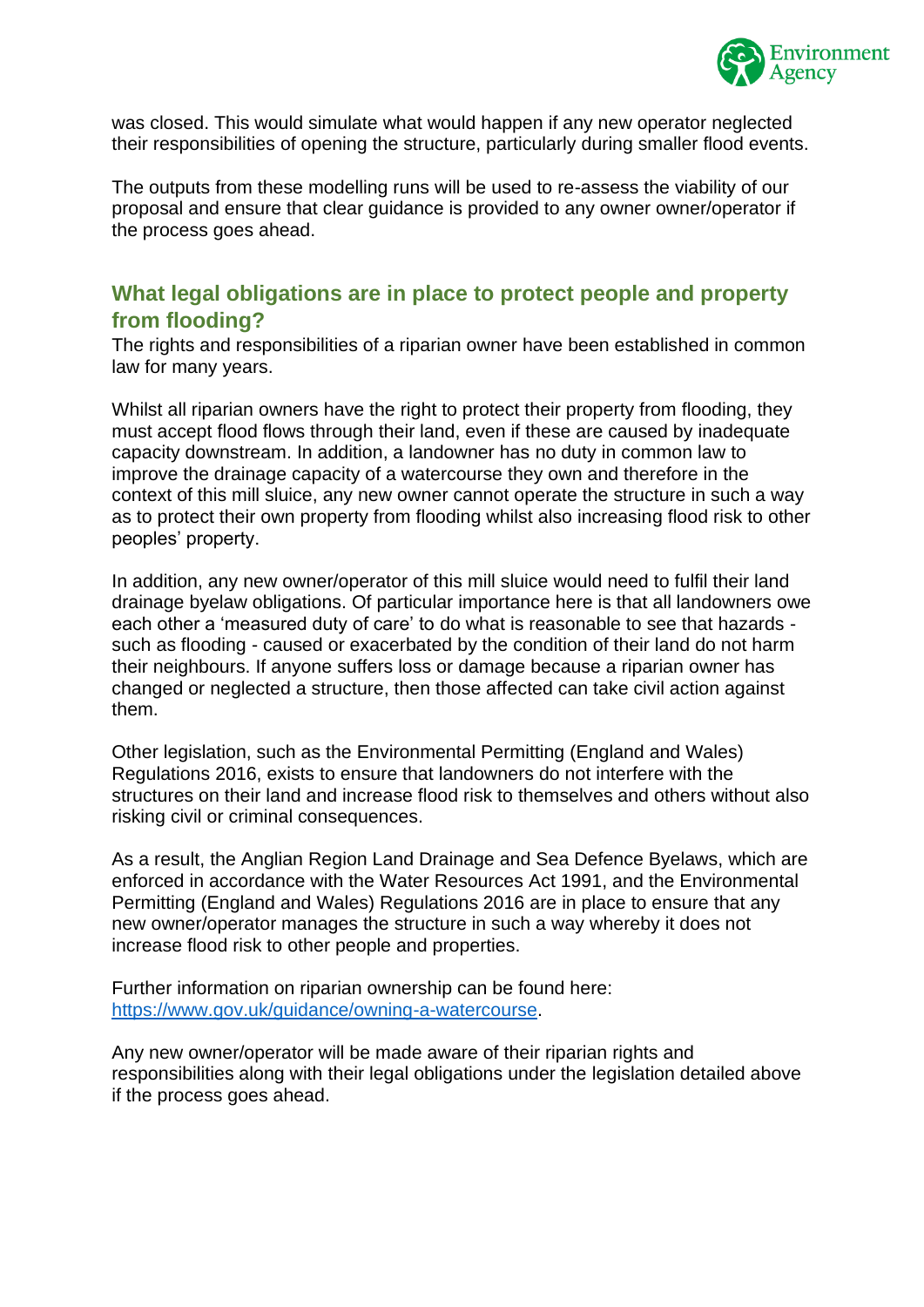

### <span id="page-7-0"></span>**What measures are in place to ensure that any new owner/operator manages water levels in the public interest?**

Whilst the mill sluice at Hoxne is not a key asset in managing flood risk, we recognise that it is important in terms of managing water levels, particularly for agricultural purposes.

Once again, the rights and responsibilities that govern riparian landownership are crucial here. For example, a riparian owner must let water flow through their land without any obstruction or diversion which affects the rights of others. Others have the right to receive water in its natural quantity and quality and therefore this means that water should not be taken out of a watercourse if it could lead to a lack of water for those who need it downstream. These rights and responsibilities apply to all riparian owners and therefore whilst any new owner/operator may choose to manage water levels differently to how they have been managed in the past, they cannot do so in such a way that negatively impacts others.

Whilst some landowners would rather see water levels controlled by an independent body such as the Environment Agency, there are measures in place to ensure that future water level management does not negatively impact landowners if a small number of mill sluices are transferred to private owners.

The informal conversations that have taken place between the Environment Agency and the prospective new owner/operator indicate that they wish to maintain the current situation with regards to water levels to prevent negative impacts on neighbouring landowners.

In addition, the comments we have received from members of the public will allow us to understand the specific impacts that a change in water level could have on other landowners. This feedback will be shared with any potential new owner/operator prior to the transfer of rights and responsibilities to ensure that they understand how the operation of the structure could impact other riparian owners.

Lastly, any new owner/operator will be made aware of their riparian rights and responsibilities along with their legal obligations under the Anglian Region Land Drainage and Sea Defence Byelaws, which are enforced in accordance with the Water Resources Act 1991, and Environmental Permitting (England and Wales) Regulations 2016 if the process goes ahead.

### <span id="page-7-1"></span>**How does this proposal reassure households affected by the flooding last winter and worried about future flooding?**

We recognise the devastating impact that the flooding in December 2020 had on people, homes, and communities.

Since the flood event last winter, we have been undertaking recovery work to restore assets, review internal procedures and processes, engage with communities and partners and continue our staff training.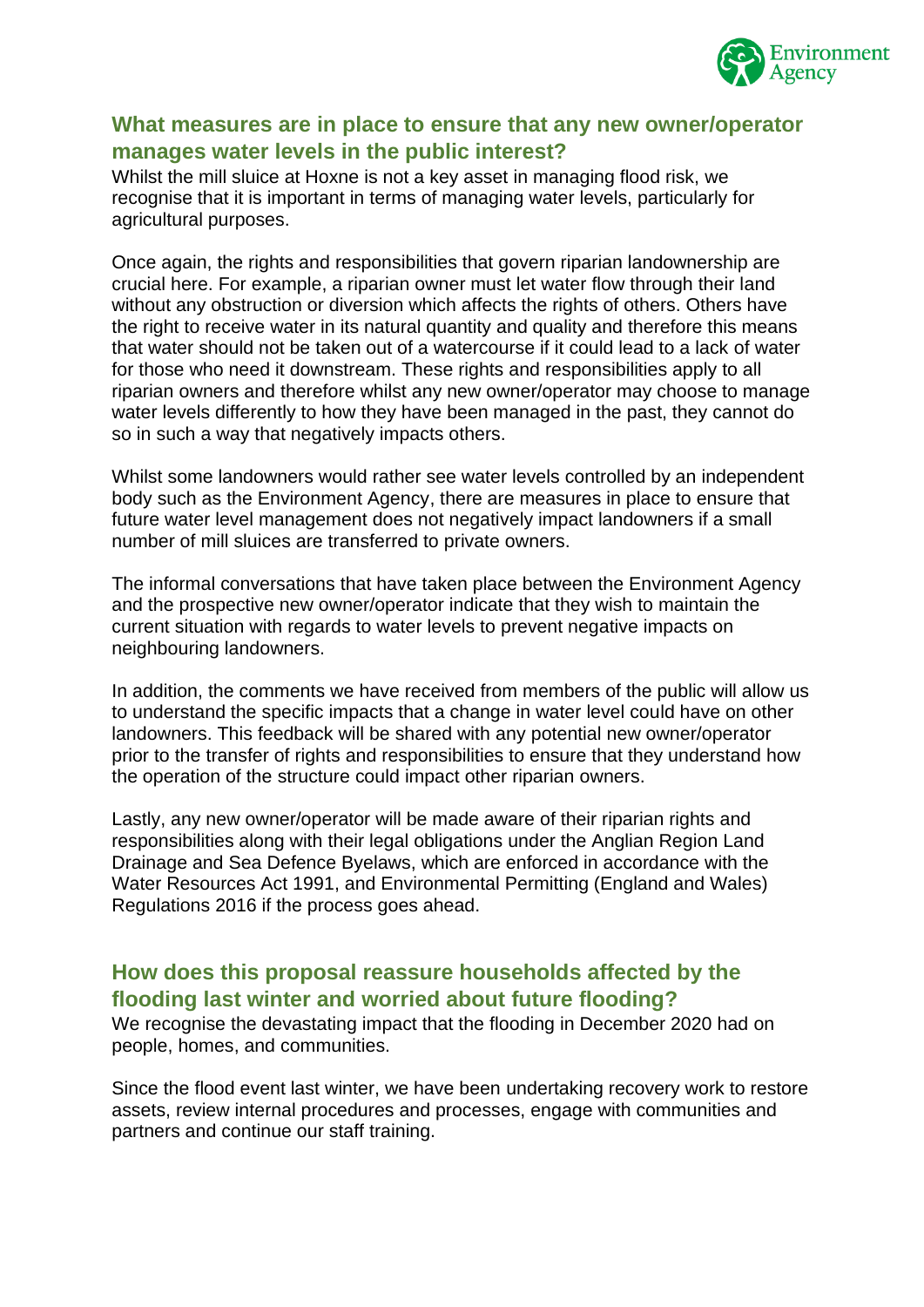

Our proposal to withdraw our maintenance responsibility for the mill sluice at Hoxne forms part of this work. On the basis that this structure is not a key asset in managing flood risk, withdrawing our maintenance responsibility and transferring ownership to a third party will allow us to focus our resources where they are most needed and spend public money effectively by investing in those activities that contribute most to reducing flood risk to people and property.

### <span id="page-8-0"></span>**How is this proposal logical when our climate is changing and more extreme weather events and resultant flooding are predicted in the future?**

The Environment Agency is already driving efforts to protect and prepare the nation for the effects of climate change, delivering on its commitment to better protect 300,000 homes from flooding since 2015. It is preparing to deliver the Government's record £5.2 billion investment in new flood and coastal defences up to 2027 and implementing the Flood and Coastal Erosion Risk Management Strategy to protect and prepare homes and businesses from flooding and coastal change. This will help to create more climate resilient places.

Alongside this, we will continue to maintain current defences, work with nature to slow the flow of flood water, protect communities from flooding through our flood warning system and respond with the emergency services when flooding does occur. However, continuing to spend taxpayers' money on maintaining structures that are not key assets in managing flood risk does not allow us to focus our resources where they are most needed and spend public money responsibly by investing in those activities that contribute most to reducing flood risk.

If the mill sluice at Hoxne was not currently in place, we would not be utilising any part of the £5.2 billion in investment to build a structure in this location to protect people and property from flooding. As a result, continuing to maintain this mill sluice will not allow us to adapt to climate change in an effective way, or provide the resilience that individuals and communities are seeking.

### <span id="page-8-1"></span>**What knowledge, experience and training would the new owner/operator need to operate and maintain the mill sluice?**

If the withdrawal of maintenance and transferal of ownership takes place, the new owner/operator will be provided with a comprehensive pack of information detailing how the mill sluice should be operated; recommendations for current and future maintenance; the modelling outputs currently available and any potential impacts on other riparian owners that could result from the mismanagement of the structure.

### <span id="page-8-2"></span>**Would any new owner/operator have to maintain and operate the mill sluice in a particular way?**

Any riparian owner who owns a mill sluice is legally obliged to maintain and operate the structure properly. If anyone suffers loss or damage because the structure has been changed or neglected, civil action can be brought against them.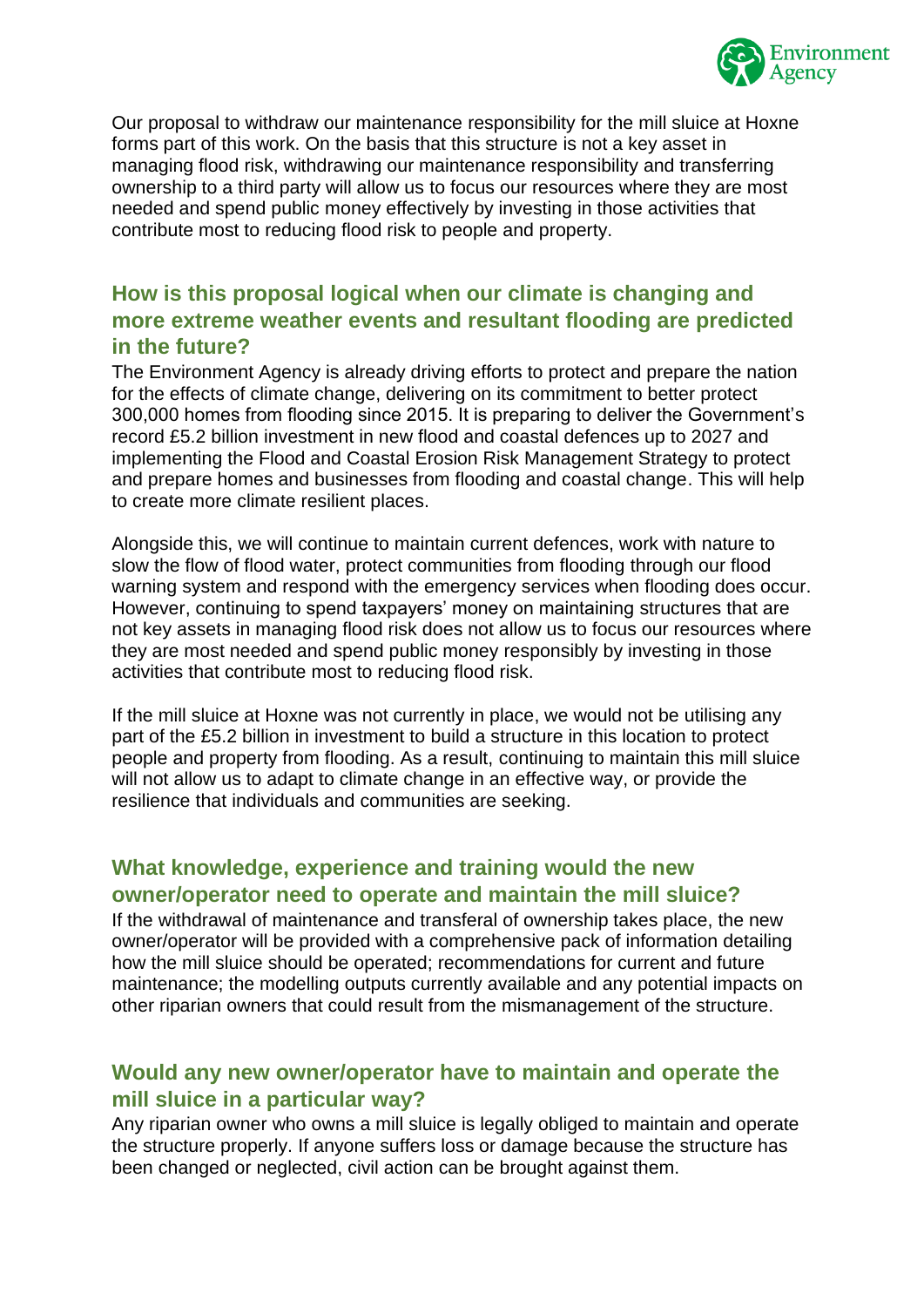

Comprehensive details on how to maintain and operate the structure will be provided in the transfer document.

### <span id="page-9-0"></span>**Can any new owner/operator remove the structure once in their ownership?**

The Environment Agency will not be removing any part of the structure as part of the transferal of ownership if the processes goes ahead.

Any new owner/operator could remove the asset in the future; however, they have a legal obligation to notify the Environment Agency if they wish to do so.

Under the Environmental Permitting (England and Wales) Regulations 2016, the prior consent of the Environment Agency is required for any proposed works or structures, in, under, over or within 8 metres of the designated fluvial main river.

If any new owner/operator wanted to alter, remove or replace the structure, we would not approve or consent to work that would increase flood risk, even if the works are structurally sound.

Legislation such as the Environmental Permitting (England and Wales) Regulations 2016 exists to control what can happen to structures such as mill sluices. This is designed to ensure landowners do not interfere with structures and increase flood risk to themselves and others without also risking civil or criminal consequences.

### <span id="page-9-1"></span>**Will any new owner/operator take out appropriate insurances to protect the environment, as well as other people and property from flooding?**

There will be no absolute requirement for any new owner/operator to take out public liability insurance. However, they may choose to take out appropriate insurance. This will be informed by, for example, the outputs from the soon to be completed flood risk modelling, as well as the potential impacts that have been shared by other riparian owners and interested parties as part of the stakeholder engagement process.

#### <span id="page-9-2"></span>**Who will be legally responsible for any damages, losses or repairs that may result from flooding?**

Any riparian owner who owns a mill sluice is legally obliged to maintain and operate the structure properly. If anyone suffers loss or damage because the structure has been changed or neglected, civil action can be brought against them.

This is because all landowners owe each other a 'measured duty of care' to do what is reasonable to see that hazards - such as flooding - caused or exacerbated by the condition of their land do not harm their neighbours.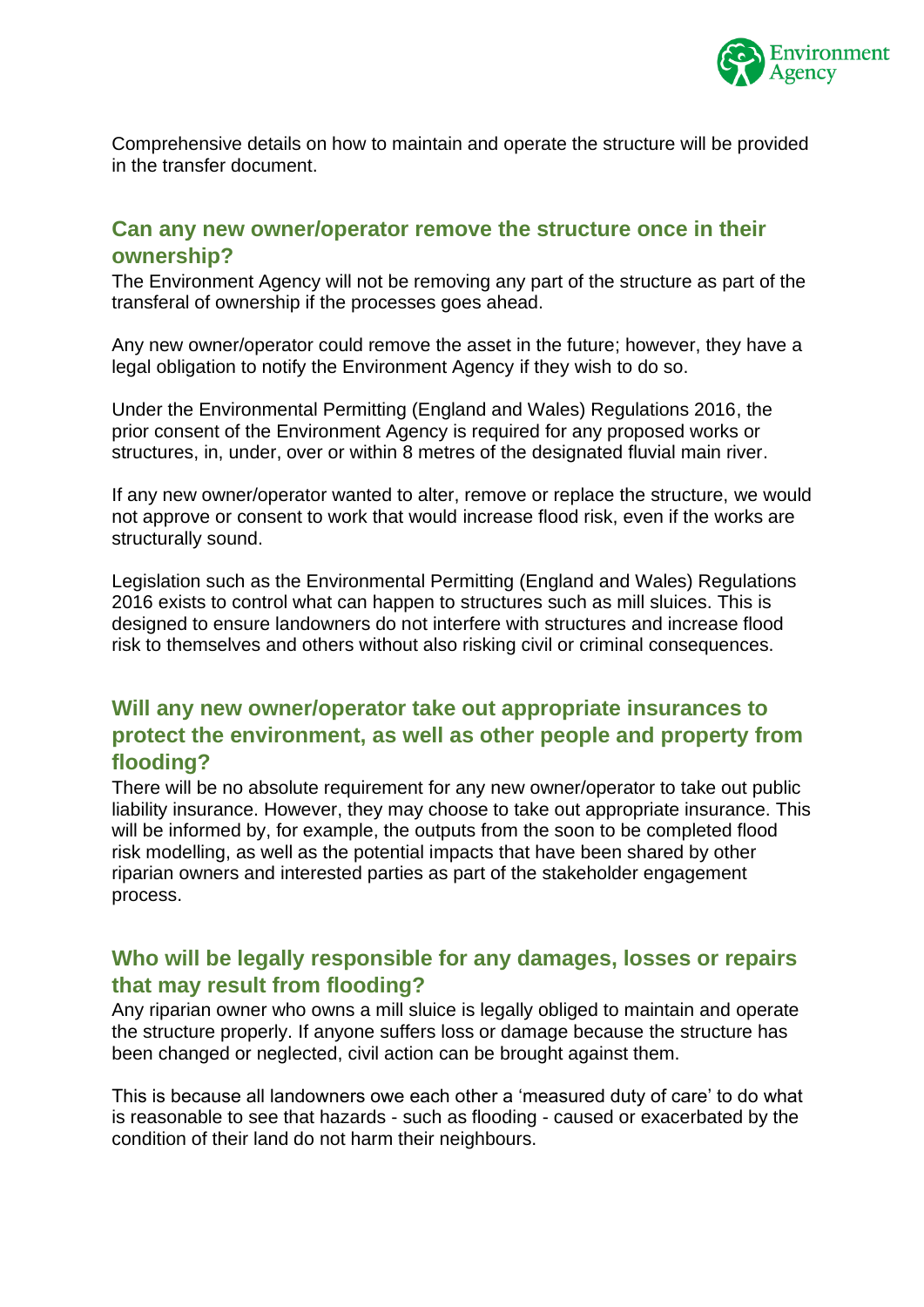

Whilst we appreciate that some riparian owners would prefer the risk to be managed by the Environment Agency rather than rely on taking civil action against the person who owns, operates, and maintains a particular mill sluice, we are not funded to provide a co-ordinated approach to operating all the structures. In addition, we can no longer continue to maintain structures that serve little flood risk management benefit, and we can stop maintaining and operating structures if the cost is judged to outweigh the benefits.

Any new owner/operator will be made aware of their riparian rights and responsibilities along with their legal obligations under the Anglian Region Land Drainage and Sea Defence Byelaws, which are enforced in accordance with the Water Resources Act 1991, and Environmental Permitting (England and Wales) Regulations 2016 if the process goes ahead.

### <span id="page-10-0"></span>**Will the Environment Agency be retaining any oversight of the condition, maintenance, and operation of this mill sluice?**

We routinely inspect both Environment Agency and third-party assets, and repairs are prioritised where there is threat to lives and livelihoods.

When inspecting third party assets, we focus on high-consequence flood defences because they contribute to managing flood risk in a location where the consequence on people and property of an asset failing is high.

On the basis that the mill sluice at Hoxne is not a key asset in managing flood risk, we have no plans to continue to inspect this asset in the future if ownership is transferred to a third party.

Any new owner/operator may choose to employ an agent or nominate another person to operate the structure when they are not on-site.

### <span id="page-10-1"></span>**What measures are in place to mitigate any negative impacts on the environment?**

The mill sluice at Hoxne is not located at a designated site for protected species, habitats, or conservation and therefore if we withdraw from maintaining this structure and transfer ownership to a third party then we do not envisage that our proposal will result in negative environmental impacts. However, if any new owner/operator does not carry out their responsibilities with regards to protecting the environment then they could be liable for any damages, either intentionally or unintentionally, and face legal action.

All riparian owners have a right to receive water in its natural quantity and quality. This means that they must let water flow through their land without polluting the watercourse, leading to negative environmental impacts, and affecting the rights of other landowners. In the context of this mill sluice, any new owner/operator cannot maintain or operate the structure in such a way that could lead to pollution of the watercourse.